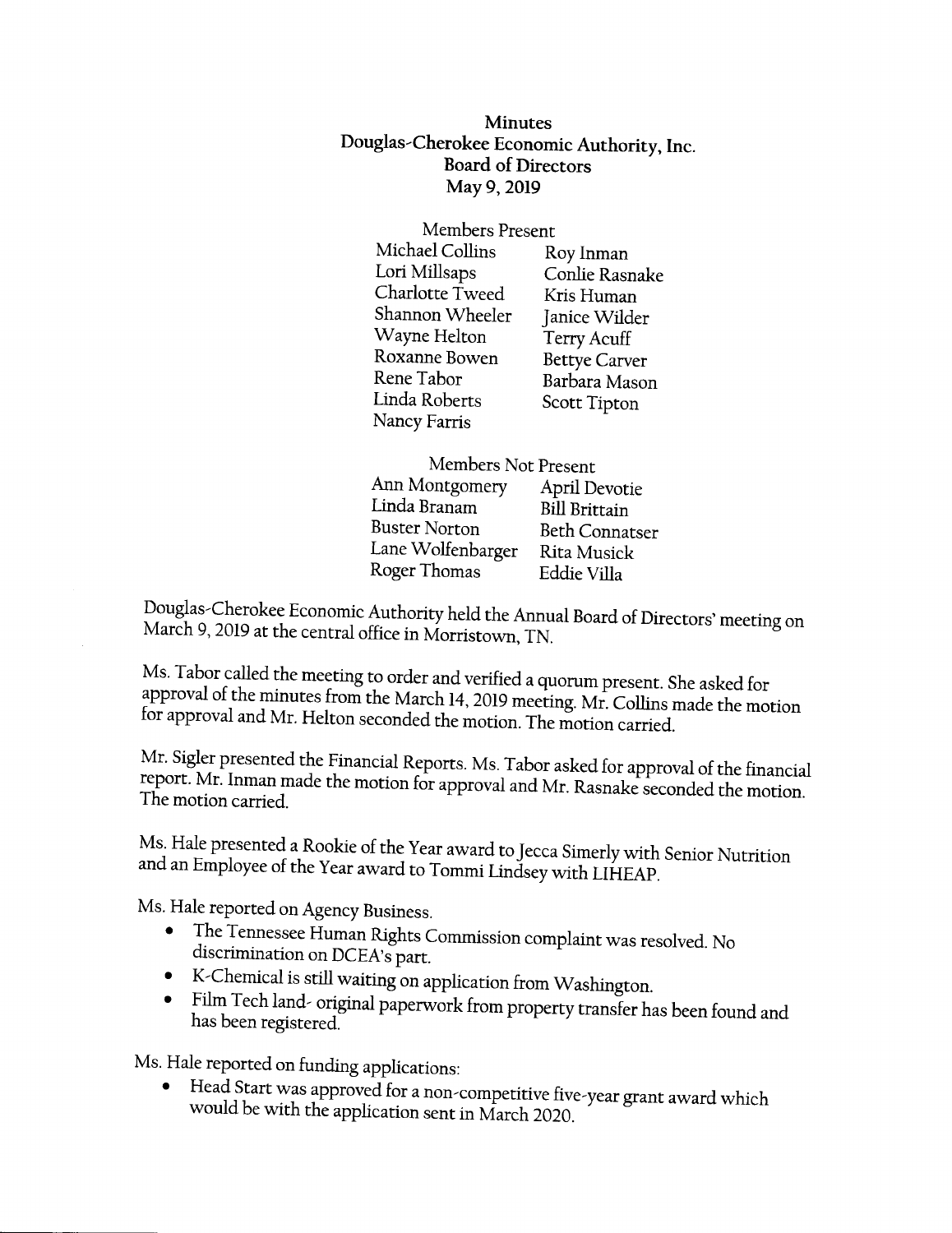' The Head Start Duration grant was approved. This included rwo pieces of land and two modular buildings for Cocke and Monroe Counties. These additions will serve 173 children, in l0 classrooms, 5 days a week for at least 6 hours per day. This grant also includes 5 cars.

Ms.Jenny Collins-King, Talent Search\_Program Director, Ms. Terri Hall, EOC program Director, and Mr. David Alvis, Upward Bound Program Director presented the program training to the Board members.

The Executive Commitree discussed/reviewed:

- o Recommendedapproval to use \$40,000 of agency funds to purchase land in Sweetwater if the 1303 packet is not approved before 7/19/19.\*<br>Discussed the land to be purchased in Goolse Gaunty for , H
- 
- oDiscussed the land to be purchased in Cocke County for a Head Start modular.<br>
oRecommended for approval the bid from Joseph Construction Company, Inc. to repair the mudslide issue at Breckenridge. The bid is \$79,978.00."

The committee made the motion for approval. Mr. Rasnake seconded the motion. The motion carried. Ms. Carver abstained from the vote.

The Finance/Audit Committee discussed/reviewed:

- o Discussed/reviewed the revised agency total budget and the revised agency operaring budget.\*
- <sup>o</sup>Discussed the purchase of land for the Head Srart modulars rhat will be located in Cocke and Monroe counties.
- The 1303 facilities/land packet was approved for the Rutledge Head Start site.

The committee made the motion for approval. Mr. Inman seconded the morion. The motion carried.

The Governance Committee discussed/reviewed:

- 
- Reviewed the program reports.<br>• Discussed/reviewed the Client Satisfaction Survey results.
- Recommended approval of the change in the records retention policy regarding<br>the retention of 19 forms.

The Committee made the motion of approval and Ms. Bowen seconded the motion. The motion carried.

The Head Start Committee discussed/reviewed:

- Director's report
- o Rutledge progress Report
- oupdate on Budget Revision and approval to replace totaled vehicle<br>• Duration Update/Progress Report<br>• O Newport: purchase property- Lot 2B Epley Rd., Newport\*
	- -
		- o Sweetwater: purchase property- Lots on Broad and Morris Streets\*